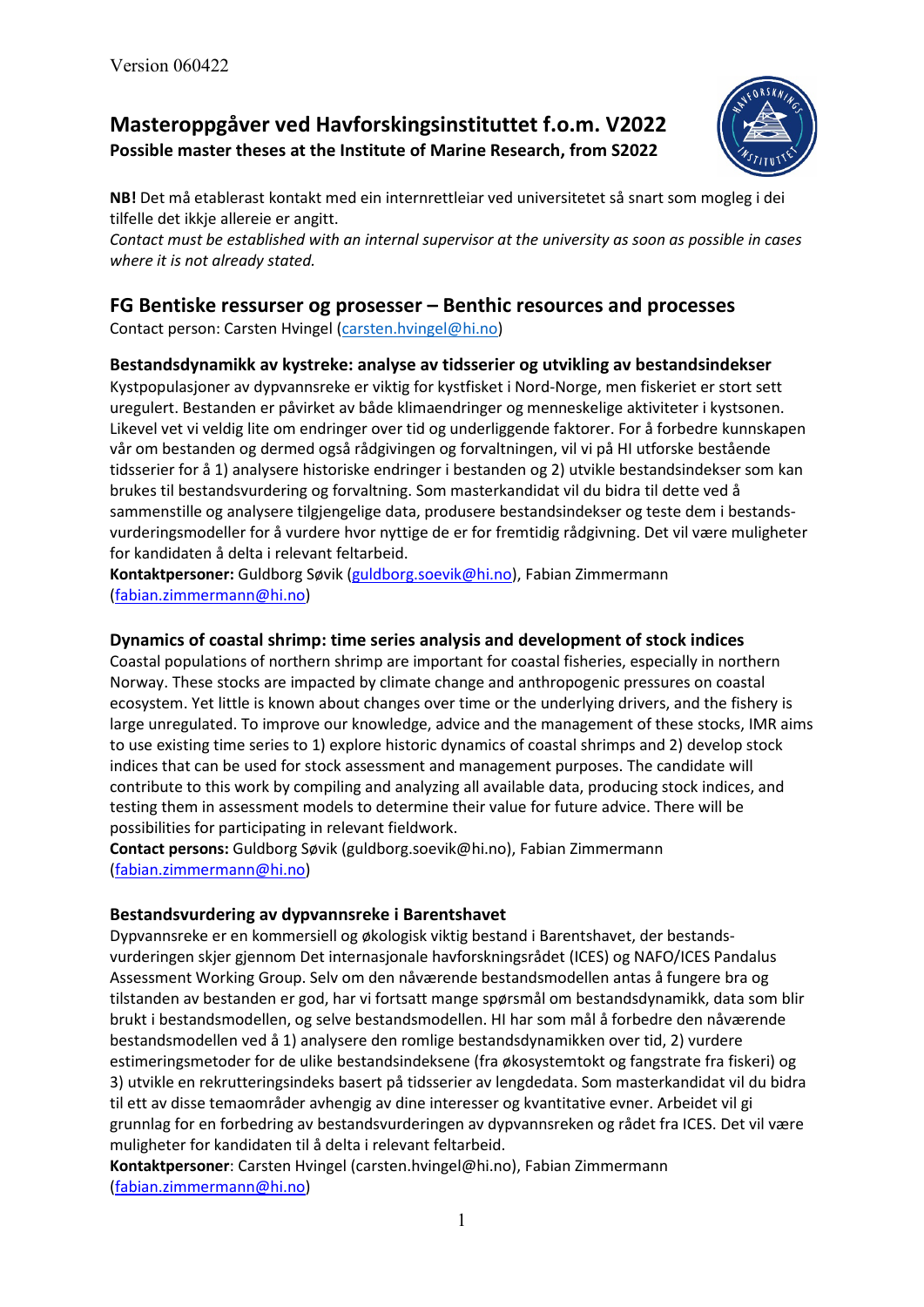#### **Assessment of Barents Sea shrimp**

Northern shrimp in the Barents Sea constitute a commercially and ecologically important stock that is assessed through the NAFO/ICES Pandalus Assessment Working Group. Although the current assessment model is assumed to perform well and the state of the stock is good, many questions remain around the stock dynamics, the data used as input for the stock assessment, and the assessment model itself. IMR aims to improve the current stock assessment of Barents Sea shrimp by 1) analyzing the spatial dynamics over time, 2) evaluating the estimation methods of key input indices from the commercial fleet and IMR's ecosystem survey and their effects on assessment estimates, and 3) develop a recruitment index based on time series of length composition. The candidate will contribute by working on one of these questions depending on preference and quantitative skills, providing the basis for improving the assessment of Barents Sea shrimp and our advice. There will be possibilities for participating in relevant fieldwork. **Contact persons**: Carsten Hvingel (carsten.hvingel@hi.no), Fabian Zimmermann [\(fabian.zimmermann@hi.no\)](mailto:fabian.zimmermann@hi.no)

#### **Haneskjell i Svalbard-området: etablere et grunnlag for fremtidig forvaltning**

Etter et mislykket fiskeri for nesten tretti år siden som resulterte i en bestandskollaps viser nyere forskning at haneskjellbestanden i Svalbardområdet har tatt seg opp igjen. Det gjør det mulig å overvåke den ufiskete bestanden og etablere en basis for en fremtidig forvaltning før en mulig gjenåpning av fiske på haneskjell. For tiden fokuserer HIs forskning på å undersøke toktmetoder og tilnærminger for bestandsestimering, spesielt bruk av videopptak til å bestemme skjelltetthet. Vi planlegger å forbedre robustheten og effektiviteten til metodene for å etablere rutiner for toktarbeid og et kunnskapsgrunnlag for en fremtidig bestandsovervåking. Som masterkandidat vil du bidra med å vurdere videoanalysemetoder, sammenligne video- og skrapemålinger, teste muligheter til å bestemme skjellstørrelse fra bilder, og utforske effekter av toktdesign på bestandsestimater. Det vil være muligheter for kandidaten til å delta i relevant feltarbeid.

**Contact persons**: Fabian Zimmermann [\(fabian.zimmermann@hi.no\)](mailto:fabian.zimmermann@hi.no)

#### **Iceland scallops in the Svalbard area: establishing a basis for future management**

Almost thirty years after a failed fishery that resulted in the collapse of the Iceland scallop stock in the Svalbard area, recent research of IMR shows that the stock has recovered. This provides the opportunity to monitor the unfished stock and establish a basis for future management before a potential reopening of a fishery. Currently, our work focuses on testing and evaluating survey methods and methods for abundance estimation, especially the use of video recordings for determining scallop density. IMR plans to improve the robustness and efficiency of the current approaches to establish routines for surveying and a knowledge base for future stock assessment. The candidate will contribute by evaluating video analysis methods, comparing video and dredge measurements, test approaches to derive shell size from images, and explore effects of survey design on stock estimates. There will be possibilities for participating in relevant fieldwork. **Contact person**: Fabian Zimmermann [\(fabian.zimmermann@hi.no\)](mailto:fabian.zimmermann@hi.no)

## **Intertidal colonization and mortality of early life stages of Mytilus edulis over a salinity gradient**

The blue mussel (M. edulis) has external fertilization where eggs and sperms are shed directly from the genital ducts into the water column. The fertilized egg undergoes several different larval stages before metamorphosis ends the pelagic life. The larvae growth is affected by temperature, salinity and food ration, and the duration of the pelagic phase is normally between 3 to 5 weeks. Mortality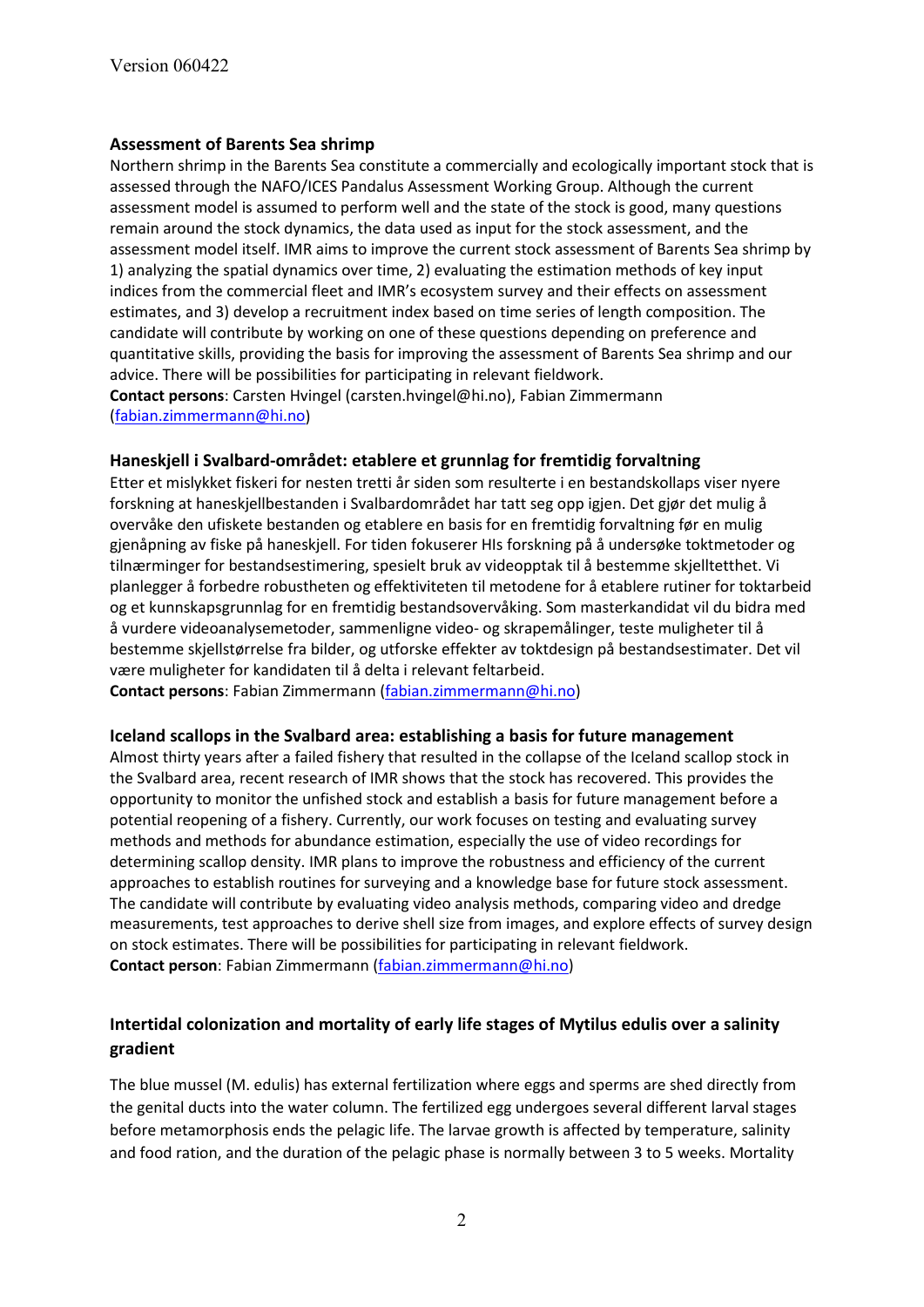during the larval phase is high, primarily due to predation, but extremes in temperature and salinity and food shortage also contribute.

Most bivalve larvae are able to settle when they reach 250 to 300  $\mu$ m in shell length, yet final settlement may not occur until the post larva reach 2 mm. The larvae show different behavior to different substrates and are understood to be able to discriminate between habitats. Settlement is difficult to measure in the field and is normally inferred from recruitment data post settlement (days to weeks). Little is known on the mortality and growth of post settled mussel in natural habitat.

The IMR has started to monitor the abundance of mussels over a fjord to coast salinity gradient. These observations indicate recruitment of mussels to the full gradient, yet adult mussels are mainly observed in the less saline inner and mid-section of the gradient. This point to high mortality of the early life stages of mussels in coastal areas.

In this MS thesis we aim to investigate: The colonization, growth and mortality of mussel larva (on natural and artificial substrate?) over a salinity gradient in the intertidal zone, by testing the overall hypothesis:

a. There are no differences in the colonization, growth and mortality of mussel larva (on natural and artificial substrate) over a salinity gradient in the intertidal zone

The master thesis will comprise experimental design, field experiments and data analysis. The following parameters can be collected: Temperature, salinity, seston?, mussel metrics, predators and photos (abundance, size distribution and predators).

The field work will be conducted in two periods with an overall duration of approx. 12-16 weeks:

- 1. Spring to summer deployment of collectors and collecting settlement mussel larva
- 2. Summer monitoring colonization, growth and mortality of mussel larva

The MS requires basic marine biological and ecological knowledge.

**Contact persons at the HI/IMR:** Tore Strohmeier (mob 90720754; [tore.strohmeier@hi.no\)](mailto:tore.strohmeier@hi.no) / Antonio Aguera (mob 94880039)

#### **Physiological responses in mussels to natural variation in salinity**

Mussels are osmoconformers and reside in salinities ranging from 4 psu to fully marine conditions. Mussel feeding rate may be similar for populations living under different salinities, but when transferred to a marked change in salinity the feeding rate drop. The time to acclimate feeding rate (and to recover respiration rate) to control values is dependent on the extent of the salinity change and may exceed several weeks. There is currently a lack of knowledge on the acclimatization of mussel feeding physiology to the natural variation in salinity encountered in estuaries and fjords.

In this MS study we aim to investigate the mussel feeding and respiration rate in a natural environment (e.g. in situ) that inhabit short term fluctuations in salinity. As this experimental approach do not control other environmental factors known to impact mussel physiology (e.g temperature and food) it requires frequent measures of physiological rates and environmental stimuli over several events of stimulus.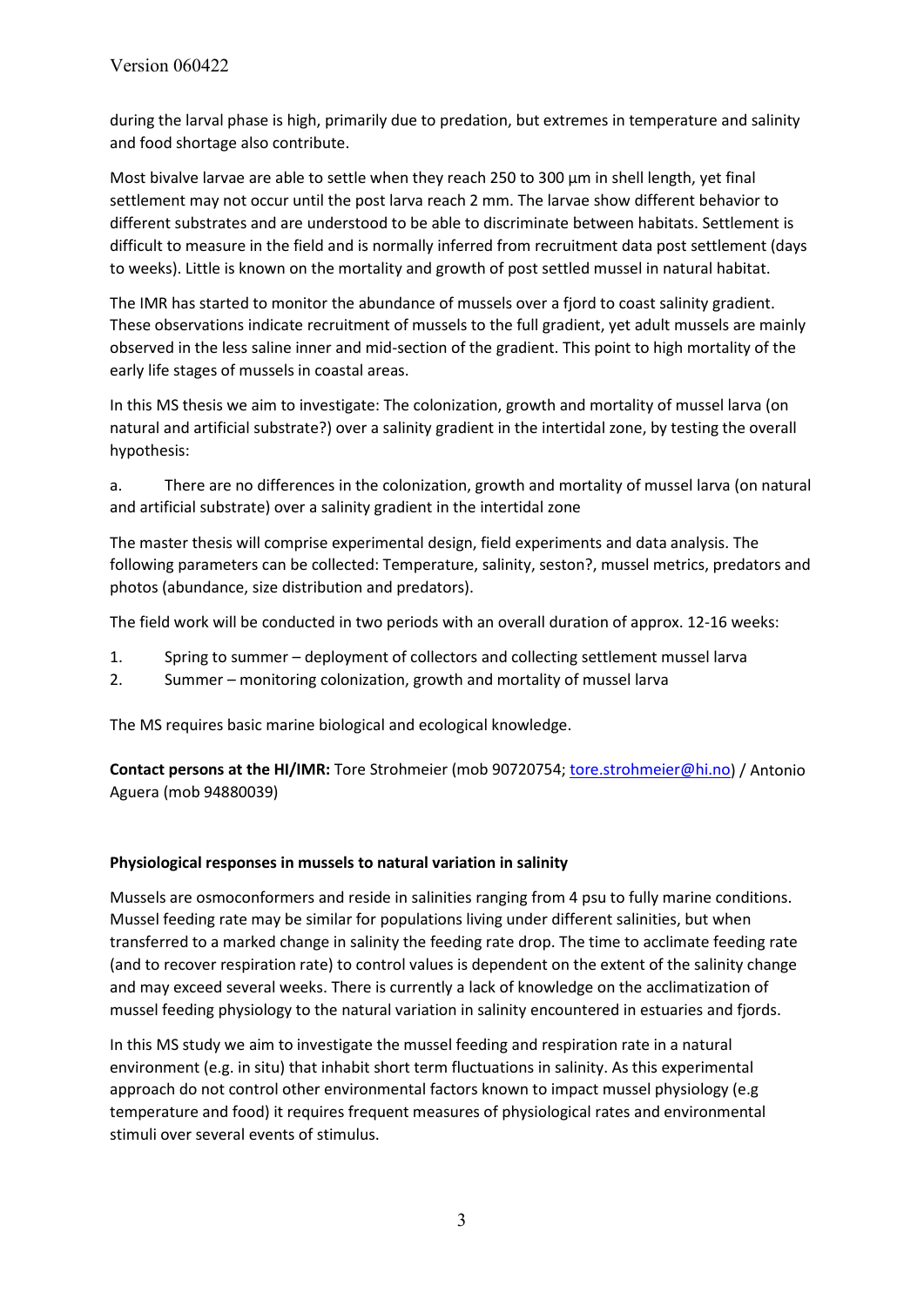The master thesis will comprise experimental design, field experiments and data analysis. The following parameters can be collected: Temperature, salinity, food/seston, physiological rates and mussels.

The field work will be conducted in the inner part of the Hardangerfjord during spring and summer (approx. 10-12 weeks) using the IMR mobile physiological laboratory and instrumentation.

The MS requires statistical background and basic marine biological- and physiological knowledge.

**Contact persons at the HI/IMR:** Tore Strohmeier (mob 90720754; [tore.strohmeier@hi.no\)](mailto:tore.strohmeier@hi.no) / Antonio Aguera (mob 94880039)

#### **Mussel larvae physiology under natural environmental conditions**

There is a raising interest in understanding the distribution of mussels along the Norwegian coast and assessing the impact of their culture in fjord ecosystems. Modelling the spatial and temporal distribution of adult mussel and their larvae is key to understand the impact of blue mussels in fjord ecosystem. To obtain realistic models we need to understand mussel larval physiology, how long the larvae stays in the water column, how are the natural low seston conditions and physicochemical temporal and spatial gradients affecting the larval development and their potential distribution and competition with other important zooplankton species.

We have some knowledge already on mussel larval development, the role of food, and other environmental conditions. However, this information is not sufficient, it is based on laboratory experiments under controlled conditions that limit our understanding of the larvae feeding physiology and development.

This experiment will aim to develop a system to successfully culture larvae in a flow through setup using natural seston as food and exposing larvae to natural variations of food and physicochemical seawater parameters (temperature, salinity and pH) during a full mussel reproductive season. Other factors such as maternal provisioning and how it changes during the reproductive season may be considered.

The master thesis will comprise the formulation of specific hypothesis related to larval development of blue mussels, experimental design, take of measurements, data processing and statistical analyses. Experiments lasts from 3-6 weeks plus analyses, several experiments to focus on different hypothesis can be run during the reproductive season between May-August.

The MS requires basic marine biological- and physiological knowledge, life history of marine invertebrates and basic statistical skills

**Contact persons at HI/IMR:** Tore Strohmeier (mob 90720754[; tore.strohmeier@hi.no\)](mailto:tore.strohmeier@hi.no) / Antonio Aguera (mob 94880039)

#### **Spatial distribution of blue mussels along a fjord coastal gradient.**

The IMR has started to monitor the abundance of mussels over a fjord to coast gradient. These observations indicate recruitment of mussels may be happening along the whole shoreline, however stablished populations with several year classes are patchy. The monitoring effort initiated by IMR already comprises the assessment of presence/absence of mussels, cohort presence and other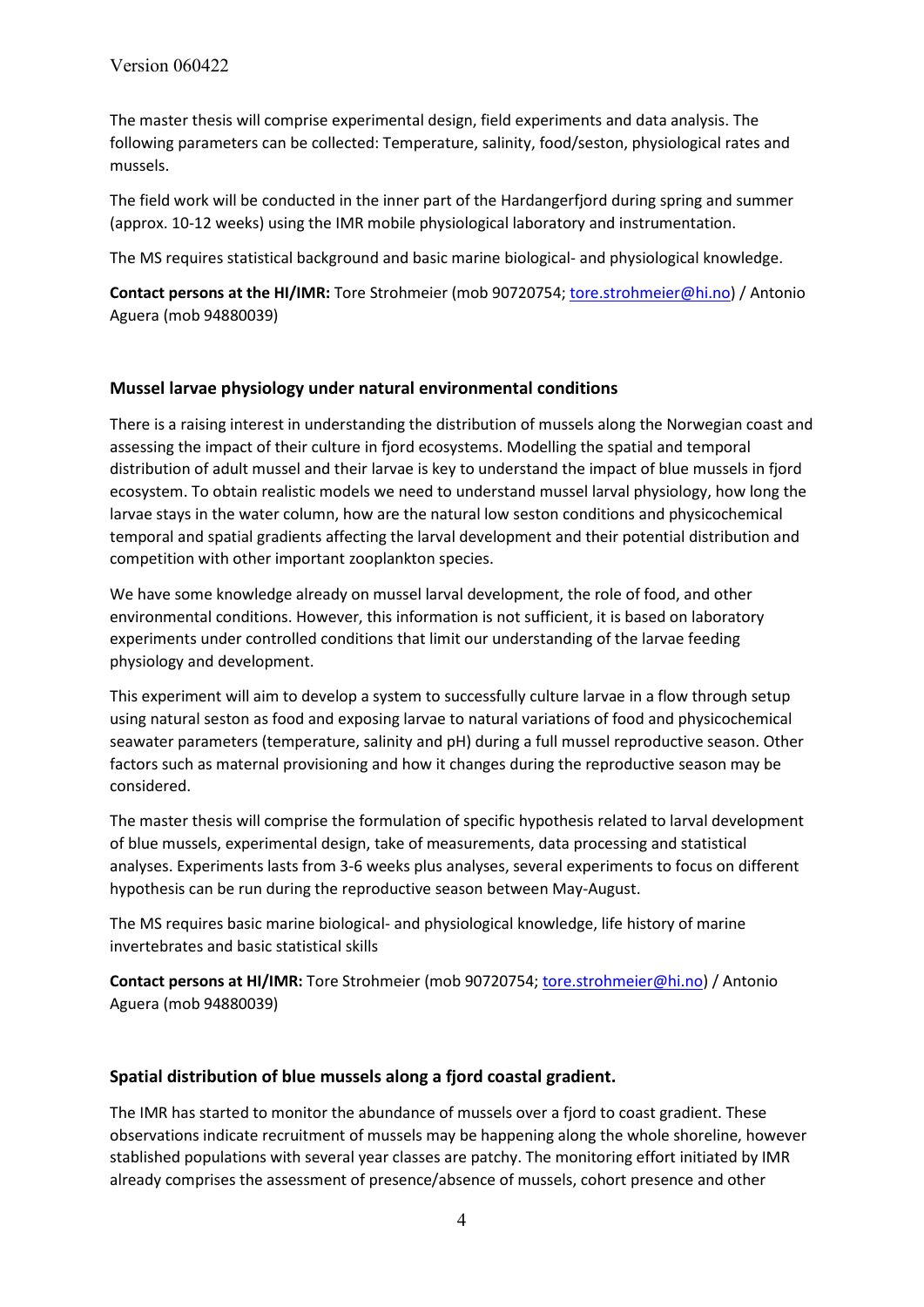qualitative metrics of abundance at randomly selected stations along the fjord shoreline. An effort that will be continued during the coming year.

Species distribution models (SDM) has proven a valuable tool to describe, predict and find drivers of species distributions. These models use of the concept of fundamental niche to assess the ranges and combinations of environmental (biotic and abiotic) that drives the observed patterns to predict the potential distribution of the species within the area of study.

In this MS, the student will analyze and develop SDMs for the blue mussels in Hardangerfjord, using the data gathered during the mussel monitoring program and diverse sources of spatial information on the Hardangerfjord environmental conditions (physical: depth, slope, temperature, salinity and biotic: primary production)

The MS requires basic GIS skills and statistical analyses of spatial data using R.

**Contact persons at HI/IMR:** Tore Strohmeier (mob 90720754[; tore.strohmeier@hi.no\)](mailto:tore.strohmeier@hi.no) / Antonio Aguera (mob 94880039)

# **FG Bunnfisk – Demersal fish**

Kontaktperson: Jane Godiksen *(*[jane.godiksen@hi.no\)](mailto:jane.godiksen@hi.no)

### **Sei, hyse og torsk: er det en geografisk gradient i gytetidspunkt?**

Bakgrunn: Hyse, sei og torsk er de viktigste bunnfiskartene i norske havområder, og de er

utbredt fra Nordsjøen i sør til Barentshavet i nord. I Nordsjøen og i Barentshavet er det egne bestander av alle tre artene, men artene finnes langs hele kysten, og kysttorsken forvaltes som en egen bestand. Alle artene gyter om våren, men når på våren gytinga skjer varierer. Gytetidspunkt kan



finnes ved å registrere modningsstadiene til

gonadene hos kjønnsmoden fisk. For at yngelen skal sikres nok mat, og god rekruttering sikres, må tidspunkt for gyting sammenfalle med våroppblomstringa av plankton.

Oppgavebeskrivelse: I dette masterprosjektet skal studenten analysere et stort datasett på modningsstadier fra tokt og kommersielle fartøyer samlet inn fra Nordsjøen til Barentshavet fra 2011-2021, for å finne gytetidspunkt for sei, torsk og hyse.

Mål: Undersøke om det er en nord-sør-gradient i gytetidspunkt og om gytetidspunkt varierer mellom artene.

Gjøremål: Arbeidet vil bestå av statistisk analyse av et allerede eksisterende datasett.

Ferdigheter: Dataanalyse og databehandling i R, BIO 302 anbefales.

Veiledere fra Havforskningsinstituttet: Arved Staby (hovedveileder; [arved.staby@hi.no\)](mailto:arved.staby@hi.no), Yves Reecht, Edda Johannesen, Johanna Fall (med-veiledere). UiB-veileder:

Eksamen: Juni 2023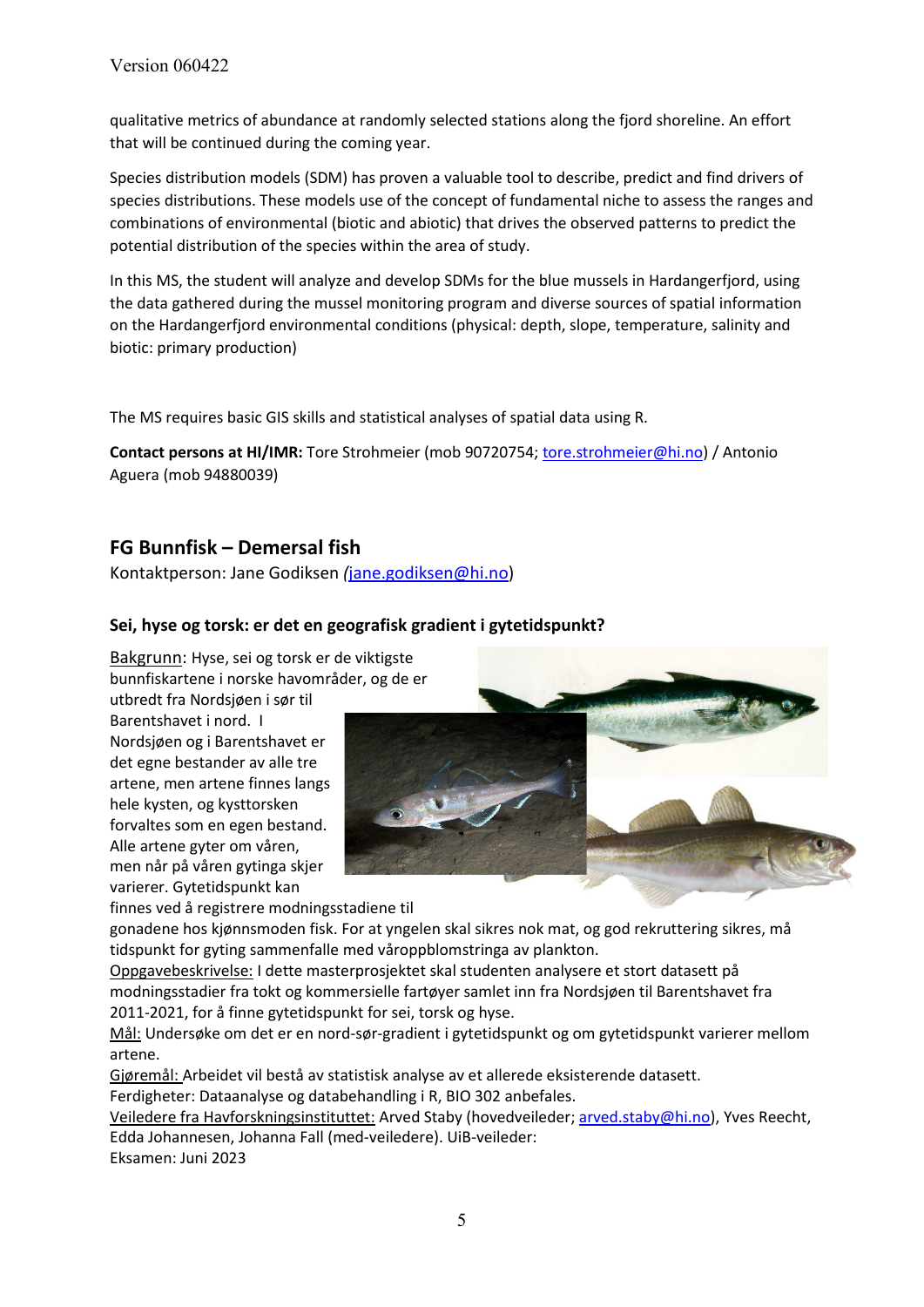#### **Saithe, haddock and cod: is there a geographical gradient in spawning season?**

Background**:** Haddock, saithe and cod are the most important demersal fish species in Norway and are widespread from the North Sea in the south to the Barents Sea in the north. There are separate stocks of all three species in the Barents and North Sea, but the species are found along the entire coast. All species spawn in the spring, but the timing of spawning varies. Spawning time can be estimated by registering the maturation stages of the gonads of mature fish. To ensure adequate food for developing fry, thereby increasing survival and the odds for successfully recruiting, spawning should coincide with the spring bloom of plankton.

Description of tasks: This MSc project involves analyzing a huge data set of maturation stages recorded during research surveys in the North Sea, Norwegian Sea and Barents Sea, and additionally on commercial vessels.

Objective: To investigate if there is a north-south gradient in the timing of spawning and if the timing varies by season.

Tasks: Statistical analyses of a large dataset that is archived at IMR.

Skills required: R programming and data analysis, BIO 302 is highly recommended IMR personnel: Arved Staby [\(arved.staby@hi.no\)](mailto:arved.staby@hi.no), Yves Reecht, Edda Johannesen, Johanna Fall (cosupervisors). UiB personnel:

Exam: June 2023

#### **Gear Selectivity and fishery yield of haddock**

Background: The haddock population in the Barents Sea is the largest in the world. The fishery is regulated through setting a total allowable catch, mostly of which is split between Norway and Russia. Russia catches most of the haddock using bottom trawls, whereas the Norwegian fishermen use long line, gillnet, bottom trawls and demersal seine (snurrevad). The minimum legal fishing size of haddock in the Barents Sea is 40 cm, and the fishery is regulated by area closures when the bycatch of undersized fish is too high. The fishing gear is constructed both to maximize catches and select for larger fish to reduce by-catch of undersized individuals or other species. However, a knifeedge selection is not attainable. Therefore, when using size selective gear, there is a trade-off between catching undersized fish and losing larger fish. This is the case in the demersal seine fishery for haddock. Here, some catch loss of fish above 40 cm is to be expected when the gear is optimized to reduce by-catch of undersized haddock. However, when reducing by-catch mortality of undersized haddock, more fish are surviving so they can be caught in the following years. The potential trade-off is then between high yield in the present year or a potential higher yield in coming years. Higher future yield can be obtained due to fish growth, and that the large and older haddock are better prized per kg.

Description of tasks: This is mainly a simulation modelling study. The student will apply a fish stock assessment model to simulate the effects of changing selectivity in the demersal seine fishery on the combined haddock yield.

Objective: Evaluate the effect of changing fishing selectivity on haddock yield

Tasks: The haddock stock assessment model (SAM) will be used as the operating model to simulate the "truth." Changes will be made to the selectivity function within SAM to simulate different scenarios (e.g. catching more younger fish VS more older fish) under identical fishing effort (e.g. per haul). To evaluate the effects, metrics will be calculated from the output of the model, such as average yield of all haddock fisheries combined (kg and value in NOK), average yield in demersal seine fishery (kg and value in NOK), and the amount of bycatch of other species such as cod. Plots and tables of these metrics will be created to show the trade-offs in metrics between selectivity scenarios (e.g. combined yield increases, while seine yield decreases), if they exist. Skills required: R, programming, statistical modelling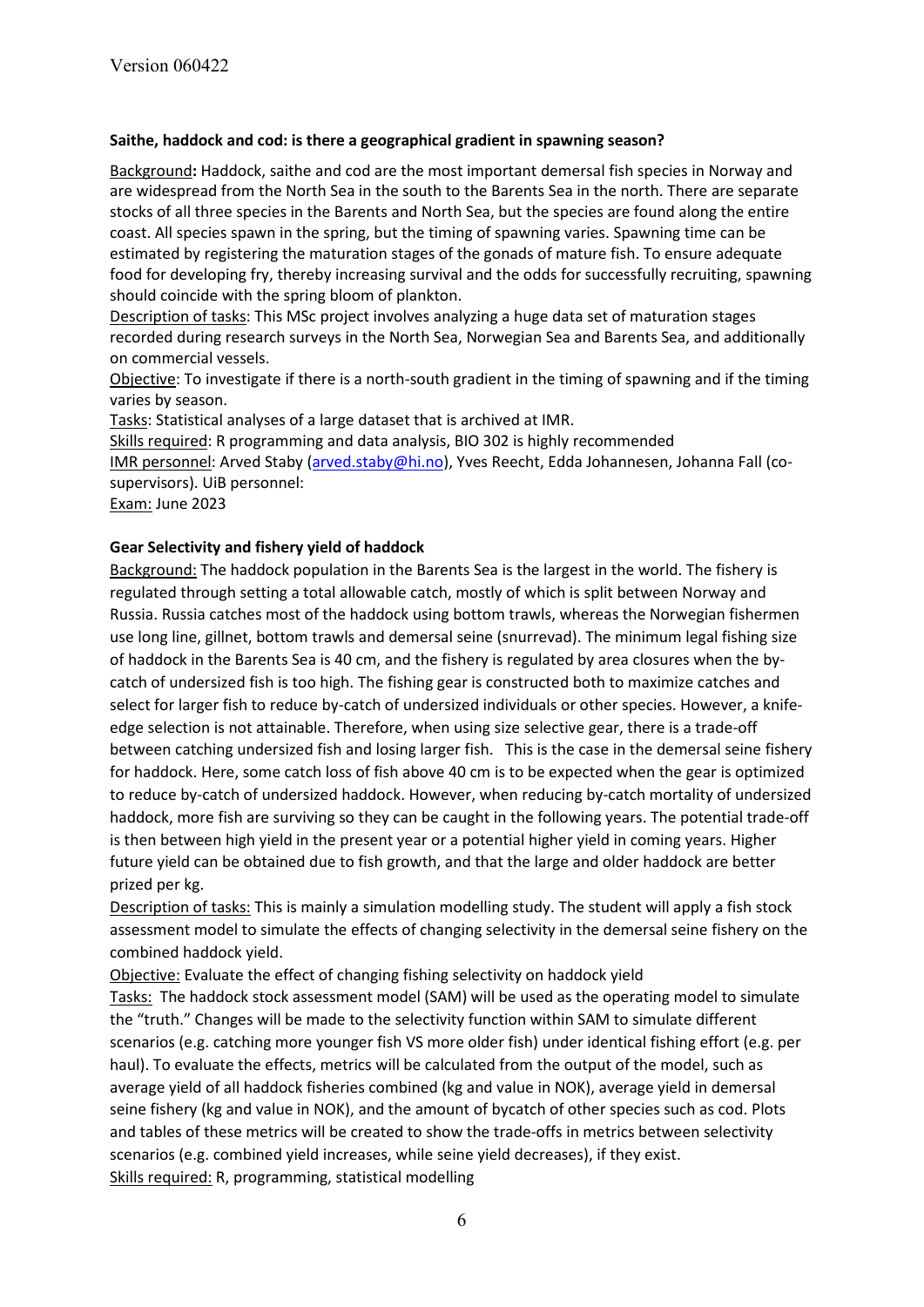IMR personnel: John Trochta (main supervisor; [john.trochta@hi.no\)](mailto:john.trochta@hi.no), Edda Johannesen, Daniel Howell and Olafur Ingolfsson (co-supervisor). UiB personnel: Exam: June 2023

## **Bestemmes vekst hos hyse av dietten?**

Bakgrunn**:** Hysebestanden i Barentshavet er den største i verden. Veldig sterk rekruttering av årsklassene 2004-2006 og redusert fisketrykk, førte til at bestanden nådde et rekordnivå i 2009 and 2010. Årsklassen fra 2016 er veldig sterk og vi forventer at bestanden tar seg opp igjen de kommende årene. Mye hyse trenger mye mat – men hva spiser hyse egentlig? Og finner all hysa nok mat? Oppgavebeskrivelse: I dette masterprosjektet skal studenten jobbe med allerede opparbeidet mageinnhold fra tokt i toppåret 2009 og 2015 (når bestanden var på vei ned) for å undersøke:

- Hvordan diett og magefyllingsgrad varierer med lengde, alder, lokal tetthet og bestandsstørrelse
- Hvordan magefyllingsgrad og diett henger sammen med hysas vekst

Mål: Sammenligne diet og magefyllingsgrad i to år med ulik bestandsstørrelse og teste om veksten er henger sammen med mageinnholdet.

Gjøremål: Data er allerede samlet inn, opparbeidet i lab, og tilgjengelig elektronisk, så arbeidet består av dataanalyse.

Ferdigheter: Statistisk analyse, databehandling og visualisering i R, BIO 302 anbefales Veiledere fra Havforskningsinstituttet: Edda Johannesen (hovedveileder, [edda.johannesen@hi.no\)](mailto:edda.johannesen@hi.no), Alfonso Perez-Rodriguez og Johanna Fall (med-veiledere). UiB-veileder: Eksamen: Juni 2023

#### **Is haddock growth related to diet?**

Background**:** The haddock population in the Barents Sea is the largest in the world. Due to the extremely strong year classes from 2004-2006, the population reached a record high level in 2009 and 2010 in terms of numbers and biomass. Another giant year class - the 2016 year class - is very strong and the stock is expected to increase. A lot of haddock needs a lot of food - but what do they really eat? And can all the haddock find enough food?

Description of tasks: This MSc project will use stomach data from the peak year in 2009 and from 2015 (when the population had become smaller again) to determine:

- How diet and stomach fullness vary by length, age, local density, and stock size
- How diet and stomach fullness vary between years
- If stomach fullness is related to growth in the next year

Objective: To compare diet composition and stomach fullness between two years with different stock size and test if growth is affected by these factors.

Tasks: Data on diet composition and stomach fullness are already available, so the work will mostly involve statistically analyzing these data.

Skills required: Statistical analysis, data management and visualization in R, BIO302 recommended IMR personnel: Edda Johannesen (IMR supervisor[, edda.johannesen@hi.no\)](mailto:edda.johannesen@hi.no), Alfonso Perez-Rodriguez (co-supervisor), Johanna Fall (co-supervisor). UiB personnel: Exam: June 2023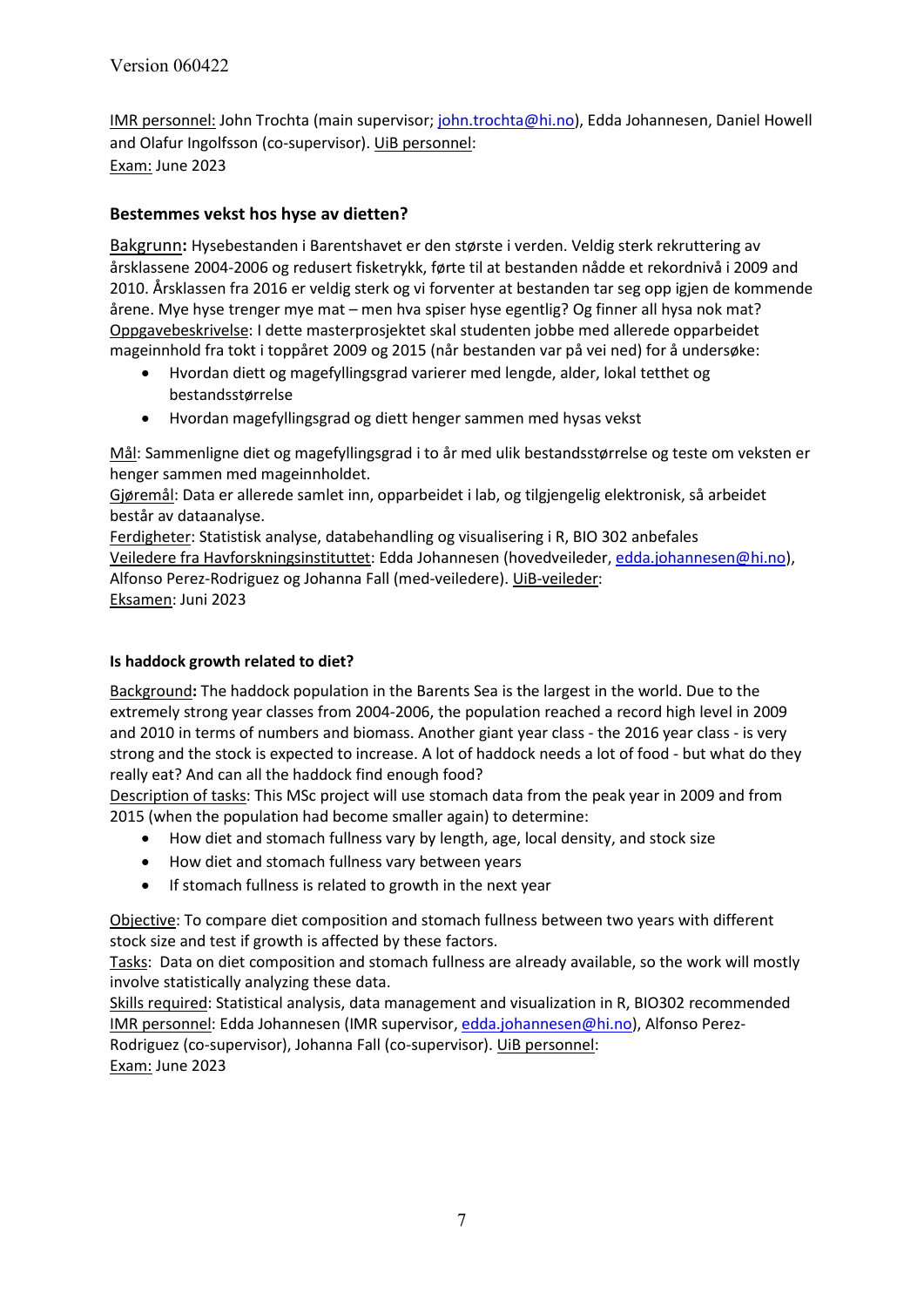## **Når klekker hyselarvene?**

Bakgrunn: Hyse har veldig variabel rekruttering, og rekrutteringen hos nordøstarktisk (NØA) hyse er spesielt variabel. Forskere i USA har sammenlignet data på hyseegg med dagsoner fra ørestein hos hyseyngel, og funnet ut at en større andel av egg gytt tidlig på våren vil overleve til høsten. Dette varierer imidlertid mellom år, og i år med mye yngel vil også egg klekket seint ha hatt en høy overlevelse og bidra til rekrutteringen. Vi har ikke egg-data på NØA hyse, men vi har data på 0 gruppe om høsten. For å forstå mer av rekrutteringsmekanismene av hyse vi undersøke om klekkedato for 0-gruppe hyse varierer mellom områder og mellom år med god og dårlig rekruttering. Er det forskjell mellom juvenile som ender opp vest av Svalbard og dem som ender opp i det sørvestlige Barentshavet? Er det flere egg gytt seinere i sesongen som overlever til 0-gruppestadiet hos sterke årsklasser?

Oppgavebeskrivelse: I dette masterprosjektet skal studenten jobbe med dagsoner i øresteiner til 0 gruppehyse samlet inn på økosystemtoktet i Barentshavet for å finne klekketidspunkt for hyseyngel som har overlevd til 0-gruppestadiet.

Mål: Finne klekketidspunkt for hyse-yngel og teste om klekketidspunkt varierer mellom svake og sterke årsklasser.

Gjøremål: Arbeidet vil bestå av preparering av øresteiner og telling av dagsoner, i samarbeid med Åse Husebø (tekniker ved bunnfiskavdelingen), samt statistisk analyse av materialet. Det blir

sannsynligvis mulighet til å delta på økosystemtoktet i Barentshavet.

Ferdigheter: Praktiske ferdigheter, dataanalyse i R

Veiledere fra Havforskningsinstituttet: Edda Johannesen (hovedveileder, [edda.johannesen@hi.no\)](mailto:edda.johannesen@hi.no) og Jane Godiksen (med-veileder). UiB-veileder:

Eksamen: Juni 2023

#### **When are the haddock larvae hatched?**

Background**:** Haddock has very variable recruitment, and the recruitment of Northeast Arctic (NEA) haddock is particularly variable. At Georges Bank (USA), researchers have compared hatching data from egg surveys with day zones from otoliths and found that a larger proportion of juvenile hatched early in the spawning season will survive until the autumn. However, in years when strong yearclasses are formed, even those that hatch late have a high survival rate and will contribute to the recruitment. We do not have egg data on NØA haddock, but we have data on group 0 in the autumn. To understand more of the recruitment mechanisms of haddock, we want to investigate whether the hatching date for 0-group haddock varies between areas and between strong and weak year-classes. Is there a difference between juveniles that end up west of Svalbard and those that end up in the southwestern Barents? Are a higher proportion of juveniles spawned late found in years when strong year-classes are formed compared to years with weak year-classes?

Description of tasks: This MSc project involves investigating day-zones in otoliths from 0-group fish sampled in the Barents Sea to find out when they have hatched.

Objective: To test if hatching time varies between strong and weak year-classes.

Tasks: Preparing otoliths and count day zones, in collaboration with Åse Husebø (technician at IMR) and statistical analysis. Participation at the ecosystem survey fall 2022, if possible.

Skills required: Practical skills, R-programming for data analysis

IMR personnel: Edda Johannesen (IMR supervisor[, edda.johannesen@hi.no\)](mailto:edda.johannesen@hi.no), Jane Godiksen (cosupervisor). UiB personnel:

Exam: June 2023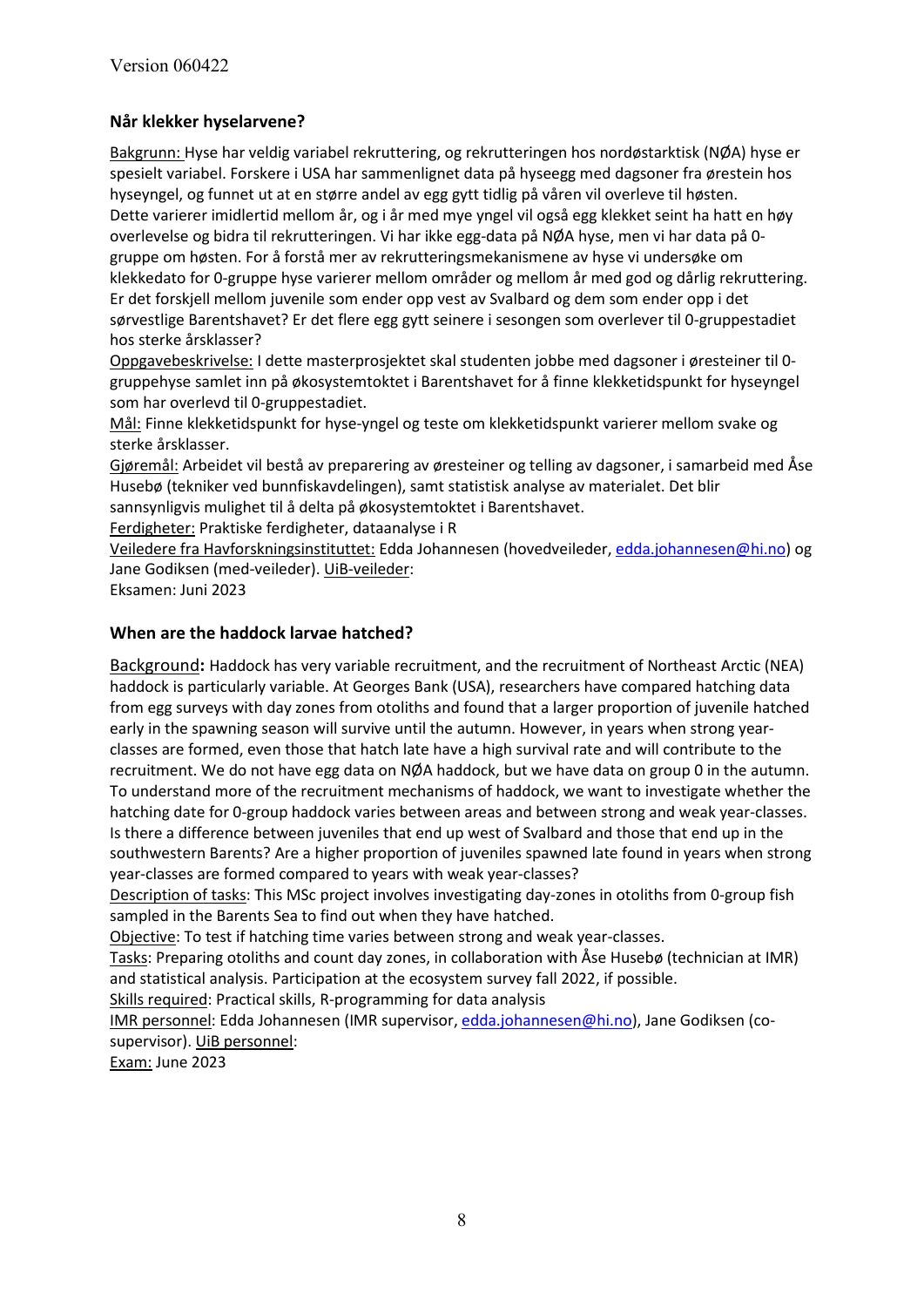### **Bycatch of coastal cod (***Gadus morhua***) and golden redfish (***Sebastes norvegicus***) in the North Sea and Norwegian Sea saithe fishery**

Background: Saithe (*Pollachius virens*) is a commercially important fish species caught in the North Sea and along the Norwegian coast north of Stadt (620N). In the Norwegian and Barents Sea total annual catches of saithe are around 150 000 tonnes, and in the North Sea around 90 000 tonnes. The main gear types that catch saithe are bottom trawls, Danish seine, purse seine, set nets and longlines. Its I common knowledge that for most of these gear types deployed, cod and golden redfish are bycatch species, meaning that they are caught in saithe targeted fishing



operations. However, little is known regarding the seasonal and temporal variation in quantities of cod and golden redfish bycatches, and differences in bycatch related to gear type. With the exception of fishing vessels < 15 m, catch data are recorded in logbooks, which is made available to IMR by the Fisheries Directorate. Management recommendations for saithe require knowledge on bycatch species, thus results from this study will a) aid in improving management advice of NEA saithe and North Sea saithe, and b) will contribute to improved management recommendations for golden redfish, cod and coastal cod.

Description of tasks: This MSc project will analyse available logbook data collected over a 6 year period. In addition biological data from the reference fleet will be analysed to describe the size of cod and golden redfish in the bycatch.

Objective: Describe and analyse temporal and spatial variation in bycatch quantities and size of cod and golden redfish by gear type in the North Sea and north of Stadt (620N).

Tasks: Extract logbook data for the period 2015-2021. Data will be for fishing operations where saithe was the target species. Produce annual overview of bycatch quantities by location (statistical main areas), season, and gear type. Maps showing the distribution of bycatch will be helpful in identifying areas with high bycatch quantities of the two species. Extract relevant reference fleet data (length data) to produce length frequency distributions by year, season, gear, and statistical area. Skills required: R

IMR personnel: Yves Reecht, Arved Staby [\(arved.staby@hi.no\)](mailto:arved.staby@hi.no), Kjell Nedreaas (others?) UiB personnel: Anne Gro Salvanes ? other UiB contacts ?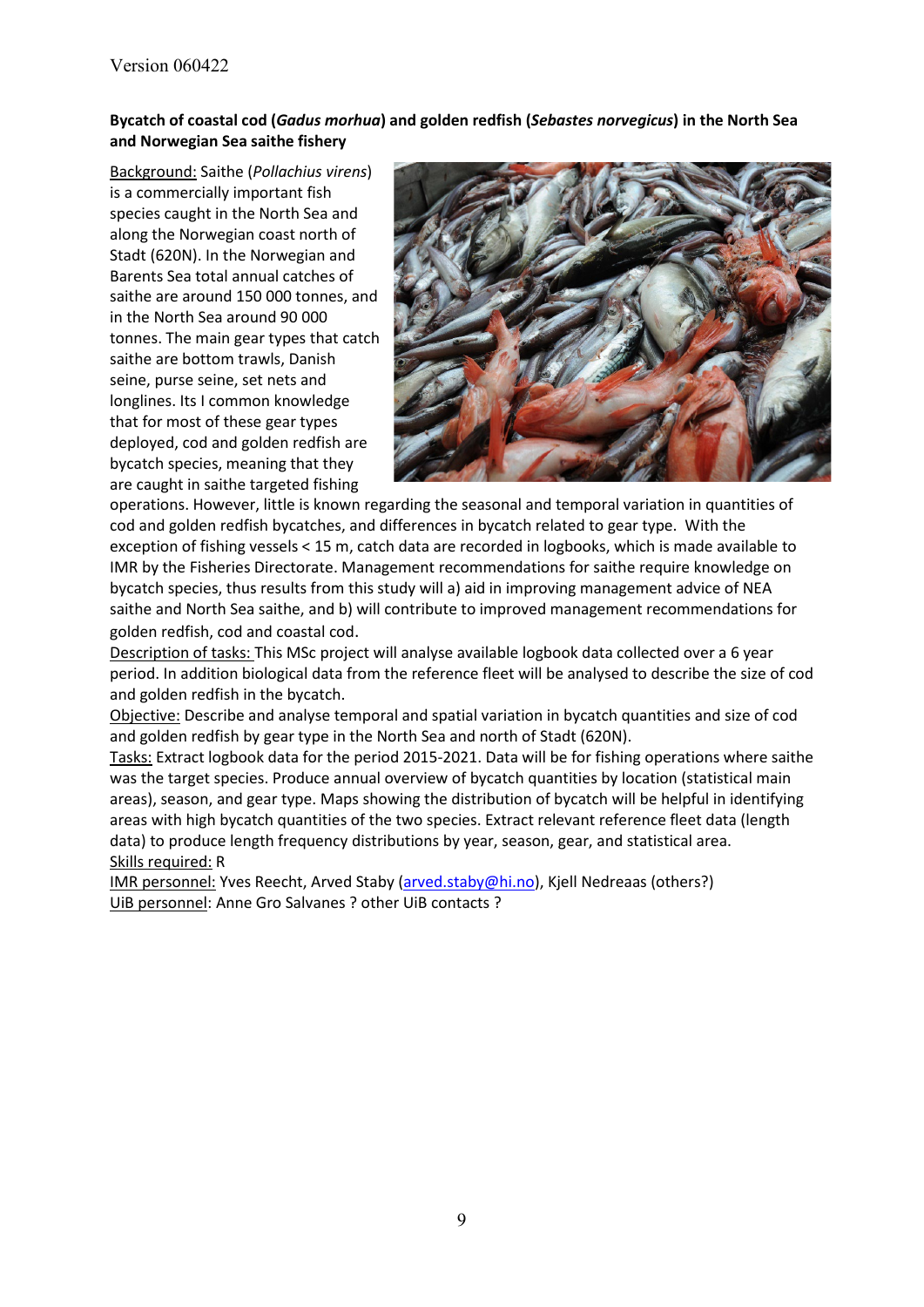### **Reproductive biology of the European hake North of 62˚N**

Background: European hake (*Merluccius merluccius*) is a common fish species in the North Sea and along the Norwegian coast up to the Lofoten Islands. The species is caught mainly as a bycatch species in the setnet and trawl fishery. Since the beginning of the 21 century the abundance of this species has increased greatly in the North Sea. Though extensive knowledge has been gathered pertaining to this species reproductive cycle in the more southern areas of its



distribution, little is known about this species' reproductive biology east of the Shetland Islands. Description of tasks: This MSc project will analyse available data on European hake, which includes monthly collected data from North of 62°N on gonad development (weight and macroscopic maturity stage) and liver weight, in addition to gonad samples from the North Sea. These samples have already been screened for histological stage, further ascertaining the reproductive state of the fish. The study will aim to describe the onset of female gonad maturation, the start and duration of spawning, as well the correspondence between macroscopic staging and histological descriptors which will be used to validate the macroscopic gonad staging.

Data overview: data on hake gonad maturity, histological analysis - Master thesis

- Gonad weight and gonad sample (filename 'Lysing gonad data IBTS Q3') IBTS Q3 2013: station 24111-24190, 60 samples analyzed for histology IBTS Q3 2014: 140 samples analyzed for histology
- Gonad weight, liver weight etc., pictures, collected by the Reference fleet 2015/2016 vessel Tramsegg. In total 483 samples were worked up over a 12 month period. For this biological data there is corresponding catch data of hake, catch location, and limited length distribution data.

Objective: Describe the reproductive biology (spawning season and duration, gonad development, possibly fecundity) of European hake North of 62˚N.

Tasks: Analyse gonad data in conjunction with simultaneously collected commercial catch data over a 12 month period. Prepare maps of catch distribution and possible migration patterns. Participate in the coastal ecosystem survey of IBTSq3 survey to possibly collect additional (see page 2 for data overview).

Skills required: R IMR personnel: **Arved Staby, Jon Egil Skjæraasen -** Others? UiB personnel:

# **FG Fangst – Fish capture**

Contact person: Svein Løkkeborg [\(svein.loekkeborg@hi.no\)](mailto:svein.loekkeborg@hi.no)

## **Skin injuries and mackerel welfare following crowding in purse seines**

Fish welfare in wild capture fishing is an understudied topic in animal welfare science. During purse seine fishing, fish are exposed to various sources of stress that can compromise their welfare and result in unacceptably high mortality rates if catches are subsequently released. Atlantic mackerel support important fisheries in northern European waters but are known to be particularly vulnerable to mortality following release. This is likely related to, at least in part, their vulnerability to abrasive skin injuries arising from contact with gear and other fish when the catch is densely crowded in the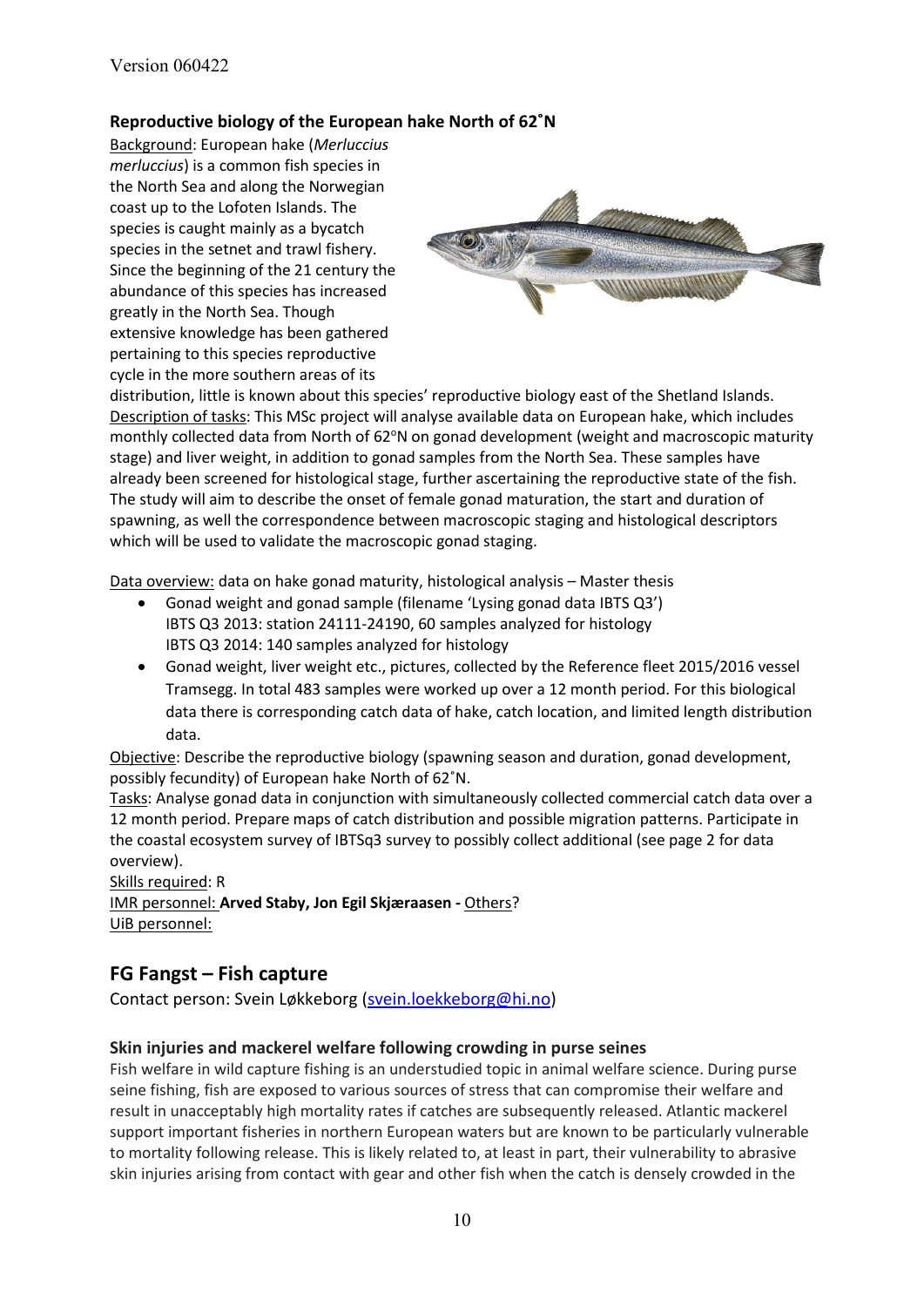final stages of capture. This MSc thesis therefore aims to increase the understanding of how such skin injuries impact upon the welfare of mackerel and contribute to developing welfare conscious fishing practices.

The Fish Capture group at IMR conducted crowding and survival experiments on large groups of captive mackerel in 2019. These experiments generated a photographic archive of skin injuries. The primary task of this MSc thesis will be to quantify these skin injuries (incidence rate, location, severity, extent etc.) and to investigate their relationship with crowding density and mortality. Injuries will also be related to physiological status for a subset of fish. There may be the opportunity to undertake a histological description of mackerel skin / injuries using archival or newly gathered material as well as the chance to join a research cruise onboard a commercial purse seiner to gather data related to injuries from the field.

Specific competences required: Fish biology, statistical analysis and programming (e.g. R). Experience with image analysis (e.g. ImageJ) would be an advantage. Language requirements: English

The work will be conducted at the Institute of Marine Research, Fish Capture Group, Bergen, Norway. Responsible scientists and supervisors: Neil Anders (Post-doctoral researcher, IMR – [neil.anders@hi.no](mailto:neil.anders@hi.no) ), Mike Breen (Senior researcher, IMR – [michael.breen@hi.no\)](mailto:michael.breen@hi.no)

## **Spatio-temporal variation in the growth and size distributions of lesser sandeel investigated using biological samples from fishery and fishery independent surveys – a step toward fully autonomous sandeel surveillance**

Unmanned surface vehicles (USVs) are increasingly used for fish stock monitoring and may in the future replace many of the traditional research vessel based acoustic surveys. USVs are expected to provide high quality data with a low environmental impact. The Institute of Marine Research (IMR) has recently invested in two USVs that will be used in fish stock monitoring surveys. However, acoustic surveys require biological samples for validating acoustic data and obtaining length and age distributions needed for stock assessment. Biological samples are traditionally obtained by trawl and there is a need to find alternative sampling methods for USV based surveys. The aim of this MSc project is to investigate whether commercial catch data can replace biological samples obtained by trawl samples in traditional research vessel-based surveys. Sandeel (*Ammodytes marinus)* will be used as a case study. Sandeel has a key role in the North Sea ecosystem and supports important fisheries. The student will compare length and weight distributions obtained by research vessel with data from commercial catches in time and space for the years 2007-2021. Key challenges are that the commercial catches may focus on specific age and length groups, and that there may be regions that are not sufficiently covered by the commercial catches. The expected outcome of the project is a practical suggestion for how to implement catch data in a future autonomous sandeel survey. This will be an important step in implementing USVs to stock monitoring at IMR. The project is part of CRIMAC, a Center for Research-based Innovation in Marine Acoustic Abundance Estimation and Backscatter Classification[, https://crimac.no/.](https://crimac.no/)

Are you interested - contact: Maria Tenningen [\(maria.tenningen@hi.no\)](mailto:maria.tenningen@hi.no) or Espen Johnsen [\(espen.johnsen@hi.no\)](mailto:espen.johnsen@hi.no)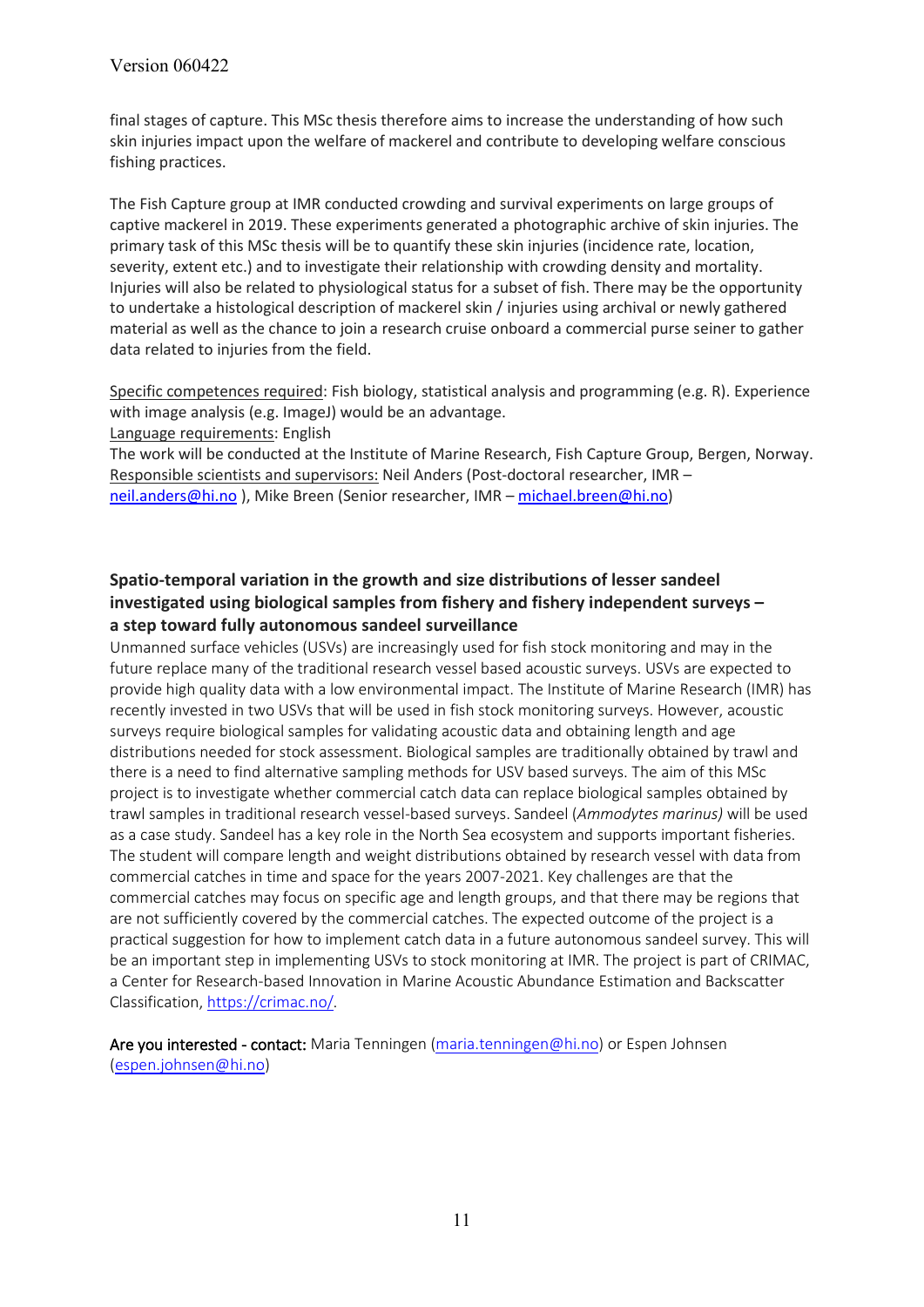# **FG Fiskeernæring – Research program Fish Nutrition**

Contact person: Rune Waagbø [\(Rune.Waagbo@hi.no\)](mailto:Rune.Waagbo@hi.no)

In principle, all our running research projects in the research program can be available for master student studies.

**Investigating the requirements for micronutrients in Lump sucker (***Cyclopterus lumpus***).** *IMR*s*upervisor: Øystein Sæle* [\(oystein.saele@hi.no\)](mailto:oystein.saele@hi.no)

**Investigating the requirements for micronutrients in Ballan wrasse (***Labrus berggylta***).** IMR-s*upervisor: Øystein Sæle* [\(oystein.saele@hi.no\)](mailto:oystein.saele@hi.no)

**Applying a gut sac model (from salmon) to investigate the impact of undesirables in feed, such as pesticides, on intestinal integrity.** *IMR-supervisor: Øystein Sæle* [\(oystein.saele@hi.no\)](mailto:oystein.saele@hi.no)

## **FG Fiskeridynamikk – Fisheries dynamics**

Contact person: Jon Helge Vølstad (jon.helge.voelstad@hi.no)

### **Robustness-analysis of fishery dependent estimates**

The IMR run several sampling programs to collect data from commercial fisheries, and provide estimates using a Bayesian modelling framework dependent on several use choices, such as categorization of fishing gears and post-stratification of spatial and temporal covariates. We wish to analyse the roboustness of estimates to user choices and sampling variation. The candidate will analyse results from different model configurations and assess the robustness of estimates and implications for interpretation. Some familiarity with Bayesian statistics and R will be required. **IMR-supervisor**: Edvin Fuglebakk [\(edvin.fuglebakk@hi.no\)](mailto:edvin.fuglebakk@hi.no).

#### **Comparative study of estimators for non-probabilistic samples**

Practical constraints commonly lead to deviation from probabilistic approaches in sampling. This can be addressed with explicit modelling approaches, or with post-stratification and assumptive applications of traditional design-based estimators. These approaches come with different formulations of assumptions and different technical implications for estimation support systems. We would be interested in do a comparative study of such estimators for evaluating their practical utility and interpretability for non-probabilistic sampling of biological parameters from commercial fisheries.

**IMR-supervisor**: Edvin Fuglebakk [\(edvin.fuglebakk@hi.no\)](mailto:edvin.fuglebakk@hi.no).

#### **Development of tools for post-collection subsampling of aging structures**

Different biological variables very different time-cost and monetary cost. Length-measurements are for example very cheap and can be done in field, while age-determination and genetic analysis require the logistics, expertise and material cost associated with post-fieldwork analyses. When estimates are to be delivered on a deadline, time-cost may prohibit complete analysis of the collected data. In these cases, it is a challenge to do post-collection prioritization of which of the collected material to analyze, and ad-hoc solutions may introduce bias in estimates. An ideal procedure would preserve or improve upon the statistical properties of the original sampling while at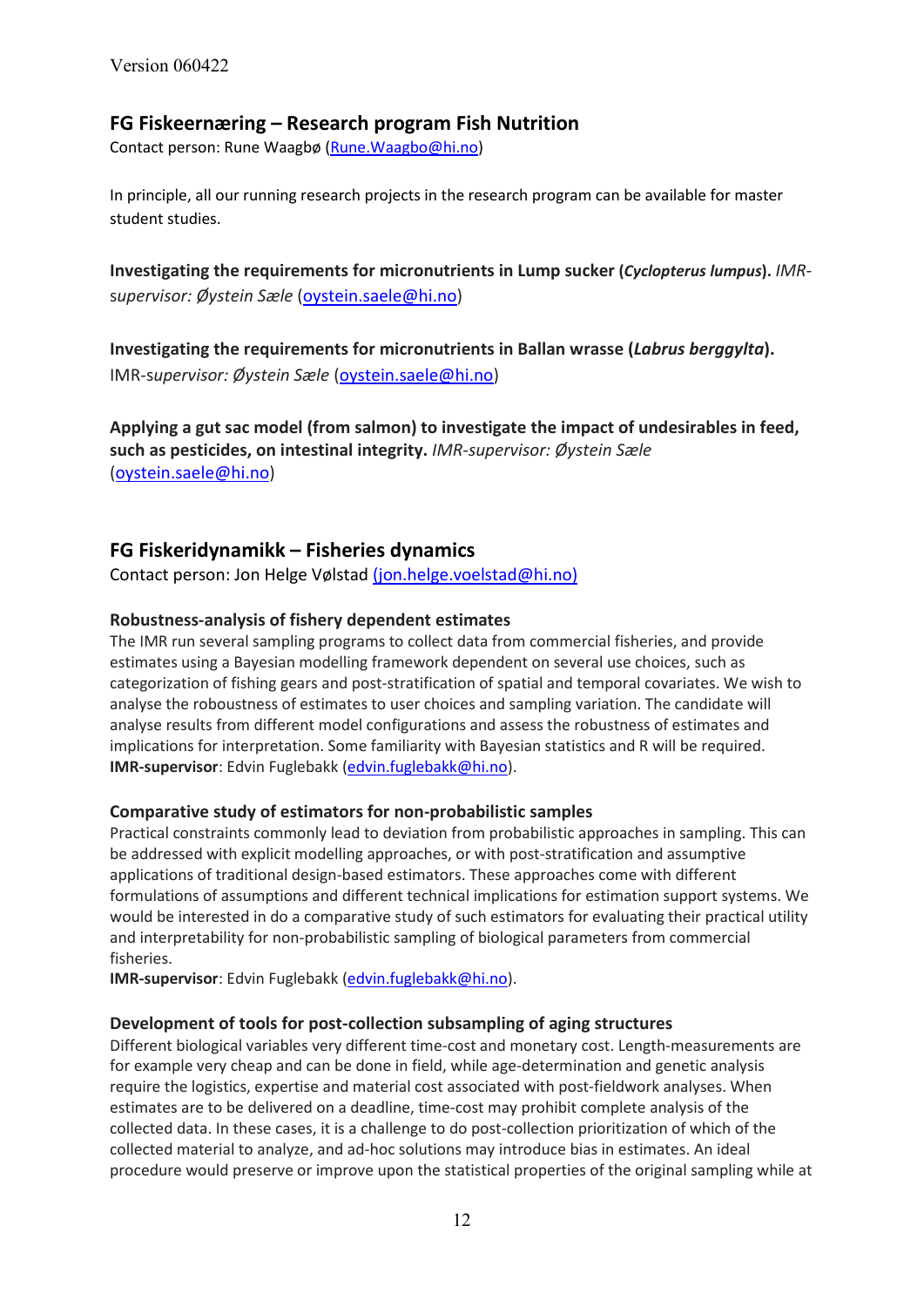the same time be implemented within practical logistical constraints. The candidate would analyze sampling designs, workflows and proxy indicators of fishing activity in order to propose a solution for rigorous post-collection subsampling of age-materials. **IMR-supervisor**: Edvin Fuglebakk [\(edvin.fuglebakk@hi.no\)](mailto:edvin.fuglebakk@hi.no).

#### **Time series analysis of survey estimates**

The survey estimates are traditionally used as input to assessment models, but there could be simpler models serving as alternatives to the assessment models, which are worth pursuing. **Suggested contact**: Jon Helge Vølstad [\(jon.helge.voelstad@hi.no\)](mailto:jon.helge.voelstad@hi.no)

### **Biologisk potensial for utnyttelse av bifangstarter i norske fiskerier**

Norske fiskerier er hovedsakelig basert på ca. 40 arter, eller ca. 80 arter dersom vi tar med arter som blir landet delvis og uregelmessig. Totalt sett så vet vi at norske fiskere fisker ca. 140 arter. Det vil si at flere arter av ulike grunner p.t. ikke har noen markedsverdi. Havforskningsinstituttets referanseflåte gir oss representative data for hele artsmangfoldet i forbindelse med fiskeriene, og basert på disse data vil oppgaven forsøke å estimere det uutnyttede kommersielle potensiale, inkl. sesongmessige variasjoner. I samarbeid med Norges Sjømatråd vil oppgaven også studere i hvilken grad de uutnyttede norske artene allerede finnes på det internasjonale marked. **HI-veiledere:** Kjell Nedreaas, [kjelln@hi.no,](mailto:kjelln@hi.no) Tom Williams, [tom.williams@hi.no](mailto:tom.williams@hi.no) og Tom Clegg, [tom.clegg@hi.no.](mailto:tom.clegg@hi.no)

# **FG Fremmed- og smittestoff– Contaminants and biohazards**

Kontaktperson: FG-leder Monica Sanden [\(Monica.Sanden@hi.no\)](mailto:Monica.Sanden@hi.no)

Want to do your **master's thesis on antibiotic resistance?** In collaboration between Institute of Marine Research (IMR) and University of Bergen (UiB).

We have a master's project in microbiology connected to the Res-Marine project funded by the Norwegian Research Council (NRC) funded (https://www.tv2.no/a/11567134/; https://prosjektbanken.forskningsradet.no/project/FORISS/315266?Kilde=FORISS&distribution=Ar&c hart=bar&calcType=funding&Sprak=no&sortBy=date&sortOrder=desc&resultCount=30&offset=0&Fri tekst=Res-Marine), that aims at understanding the role of the marine environment in dissemination and emergence of antimicrobial resistance (AMR). The student will carry out isolation of bacterial pathogens from waste water, marine sediments and water samples, and carry out antibiotic susceptibility testing. The tasks would also include learning DNA sequencing and analysis of whole genome sequences (bioinformatic analysis). If interested contact Nachiket Marathe [\(nachiket.marathe@hi.no\)](mailto:nachiket.marathe@hi.no).

#### Master's opportunity on **Microplastic and antibiotic resistance**.

Plastic pollution is a global environmental problem that is projected to increase in upcoming decades because of the upward trend in global production and consumption. MPs provide surficial substrates for the microorganisms to attach and form biofilms. Fish pathogens such as *Aeromonas* spp., *Vibrio* spp. and opportunistic human pathogens like *E. coli* are present in biofilms from marine plastics. Recently, previous master student on the project has characterized multidrug resistant pathogens and environmental bacteria present on marine plastics from western Norway, using whole genome sequencing. This work has led to 2 publications (Radisic et al., 2020; Radisic et al., 2021). The master's project will focus on the role of microplastics in dissemination of antibiotic resistance genes and resistant pathogens in the marine environment. The student will carry out isolation of pathogens, DNA extraction and Whole genome sequence analysis. If interested contact Nachiket Marathe [\(nachiket.marathe@hi.no\)](mailto:nachiket.marathe@hi.no).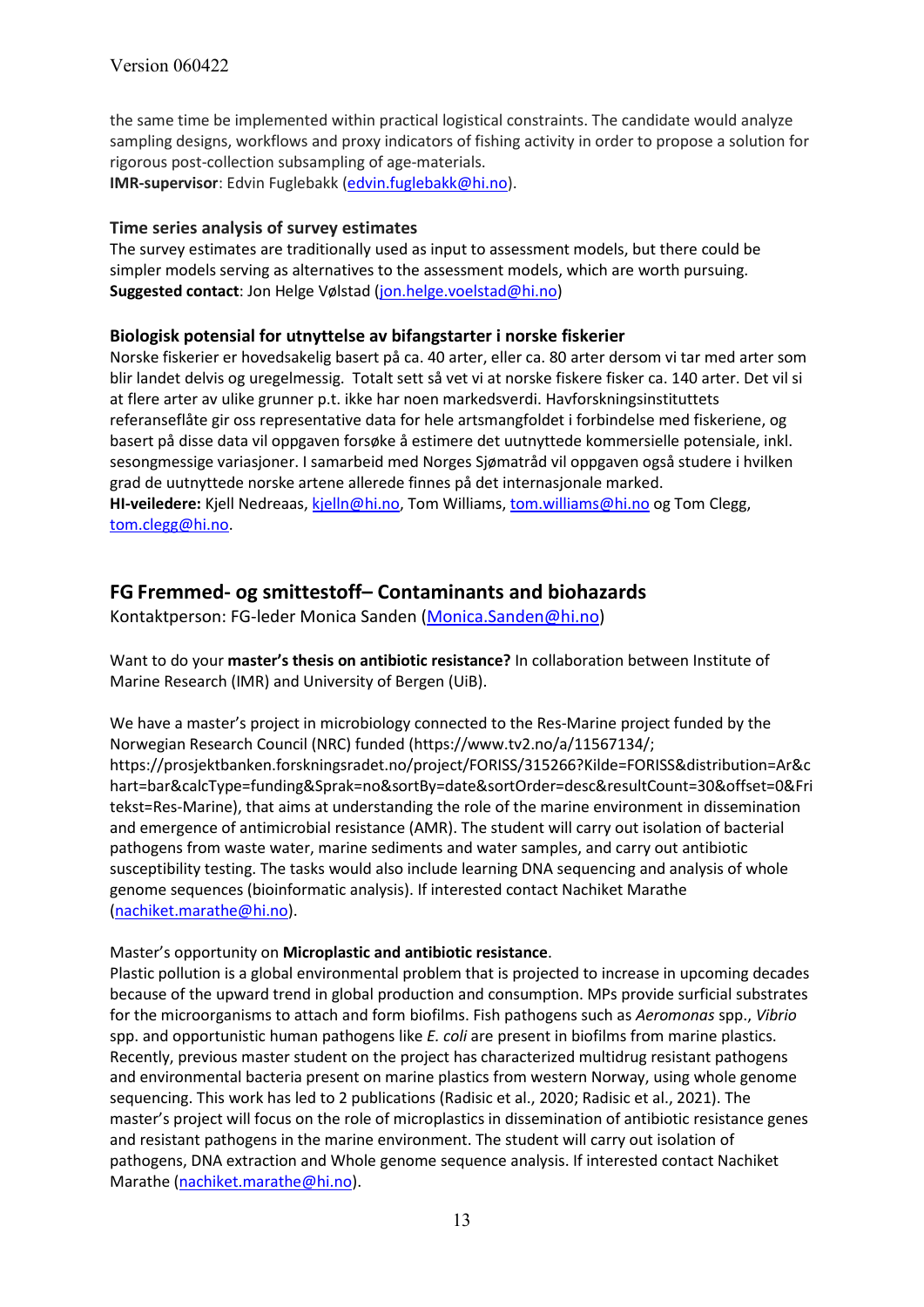# **FG Marin økosystemakustikk – Ecosystem acoustics**

Contact person: Rolf Korneliussen [\(rolf.korneliussen@hi.no\)](mailto:rolf.korneliussen@hi.no)

#### **Effect of anthropogenic noise on vocalization in spawning cod (***Gadus morhua***)**

#### Background:

Anthropogenic noise in the sea is increasing and has been recognized as a pollutant of the sea e.g. under the European Marine Strategy Framework Directive (MSFD). Among the most widespread and long-range sources of underwater sound are seismic air guns, routinely used in the search for, and during exportation of oil and gas reserves. The intense sound exposure at very close range of the air gun can lead to physical injury and death. Beyond such close range, but within hearing range, it can mask important biological sounds such as communication between individuals or sound from an approaching predator or prey. Continuous noise, such as noise from boat engines and oil and windfarm industry may be even more harmful, because it leaves fewer silent periods that could be used for communication. Cod, like other gadoids, produce sounds and use them in a variety of behaviours. They use the sounds for communication, including mating and territorial behaviors. Cod make sounds using striated drumming muscles that attach to the swim bladder. The sound /grunts are made singly, or in a short series, and are produced over the year by females and males, but during spawning mainly by males. In ongoing project at IMR, SpawnSeis, we are looking at the effect of seismic on spawning cod. We additionally have ongoing and planed projects looking at effects of anthropogenic noise from vessels and windfarm industry.

This MSc project will look at data from the SpawnSeis project, where we have recorded the behaviour (sound and video) of spawning cod in a fish-net-pan when exposed to a seismic airgun. In this setup the cod was also periodically exposed to boat noise between more silent periods. A recent study hypothesis that cod prolong their grunts when exposed to boat noise.

#### Task:

1. This master study will investigate the hypothesis that cod increases the length (time) of the grunts when they are exposed to boat noise

2. Further, the thesis will compare the effect of boat noise with the effect of seismic noise on spawning noise (and behaviour) in cod

#### Method:

Analysing vocalisation and behaviour of cod from audio and video recordings, during their exposure to seismic air gun, boat noise and silent periods.

**Are you interested contact:** Karen de Jong [\(karen.de.jong@hi.no\)](mailto:karen.de.jong@hi.no), Anne Christine Utne Palm [\(annecu@hi.no\)](mailto:annecu@hi.no) or Lise Doksæter Sivle [\(lise.doksaeter.sivle@hi.no\)](mailto:lise.doksaeter.sivle@hi.no), UiB supervisor Beatriz Diaz Pauli [\(Beatriz.Diaz-Pauli@uib.no\)](mailto:Beatriz.Diaz-Pauli@uib.no)

**Bootstrapping of acoustic-trawl surveys.** Variance estimation of acoustic-trawl and swept-area survey estimates has received increasing attention with the on-going REDUS project (Reduced Uncertainty in Stock Assessment) at the IMR. Using the StoX software, the variance of the survey estimates can be estimated by bootstrapping echosounder and trawl data. This routine has however not been intensively tested with regards to number of bootstrap replicates, number of data points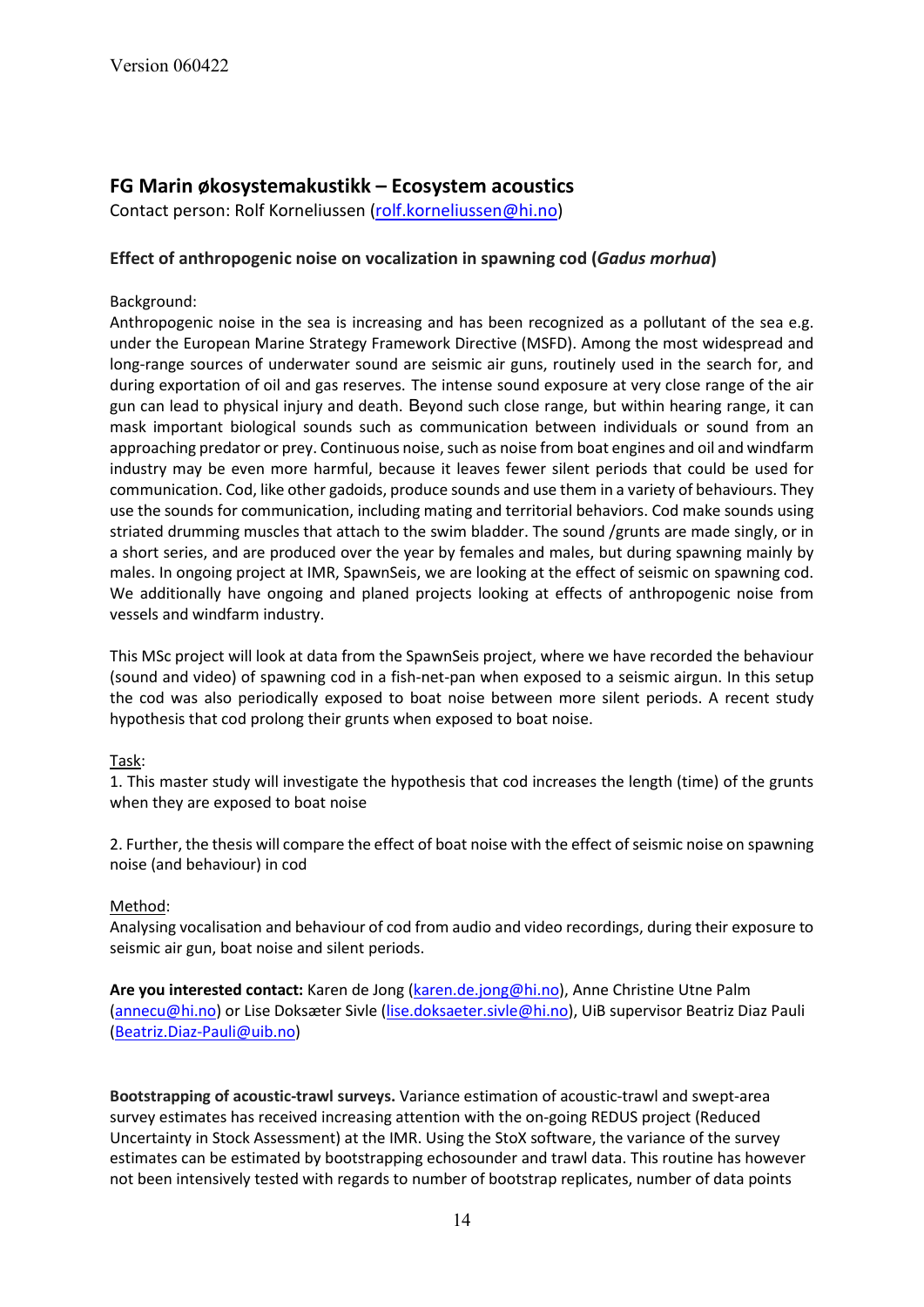available and the stochastic nature of the data. Evaluating these bootstrap routines and suggesting alternatives would be a valuable contribution to the assessment of fish stocks. **Suggested contact**: Espen Johnsen [\(espen.johnsen@hi.no\)](mailto:espen.johnsen@hi.no).

**Image analysis of echosounder and sonar data.** Machine learning initiatives have been initiated at the IMR for categorizing images of fish, seals and other organisms, and similar approaches are intended for acoustic data. Alternatively, traditional image analysis can be applied. **Suggested contact**: Nils Olav Handegard [\(nilsolav@hi.no\)](mailto:nilsolav@hi.no).

#### **Detecting internal waves in echosounder data**

Waves in the ocean does not only occur at the surface. They are also commonly observed in the ocean interior as internal waves and are considered important features for vertical mixing of water masses.

For internal waves to exist, the ocean must be stratified. As such, the density must change with depth due to changes in temperature and/or salinity. If the density changes over a small vertical distance (as in the case of the thermocline) the waves propagate horizontally like surface waves, although at slower speeds due to the density difference across the thermocline interface. If the density changes continuously, the waves can also propagate vertically as well as horizontally through the ocean.

Uniformly scattered organisms and particles in the water column can be observed using scientific echosounders. If these scatters are located where internal waves occur, the wave patterns become visible on the echograms. Conversely, if no waves are present, the scatterers will be evenly distributed. The scatterers can then be used to detect internal waves in the water column.

The objective of the project is to develop a data mining algorithm that automatically locate the presence of internal waves from acoustic data.

The One Ocean expedition are collecting acoustic data around the world, and this data set will be used as test case. IMR has also a large database of historical acoustic data that also can be mined for these features and can be used as a complementary option.

The project is associated with the One Ocean expedition [\(https://oneoceanexpedition.com/\)](https://oneoceanexpedition.com/), the Center for Research-based Innovation in Marine Acoustic Abundance Estimation and Backscatter Classification [\(https://crimac.no/\)](https://crimac.no/)) and the Nansen Environmental and Remote Sensing Center.

Are you interested - contact: Nils Olav Handegard [\(nilsolav@hi.no\)](mailto:nilsolav@hi.no) and/or Johnny A. Johannessen [\(johnny.johannessen@nersc.no\)](mailto:johnny.johannessen@nersc.no).

### **Spatio-temporal variation in the growth and size distributions of lesser sandeel investigated using biological samples from fishery and fishery independent surveys – a step toward fully autonomous sandeel surveillance**

For more information, see FG Fangst – Fish capture. Are you interested - contact: Maria Tenningen [\(maria.tenningen@hi.no\)](mailto:maria.tenningen@hi.no) or Espen Johnsen [\(espen.johnsen@hi.no\)](mailto:espen.johnsen@hi.no)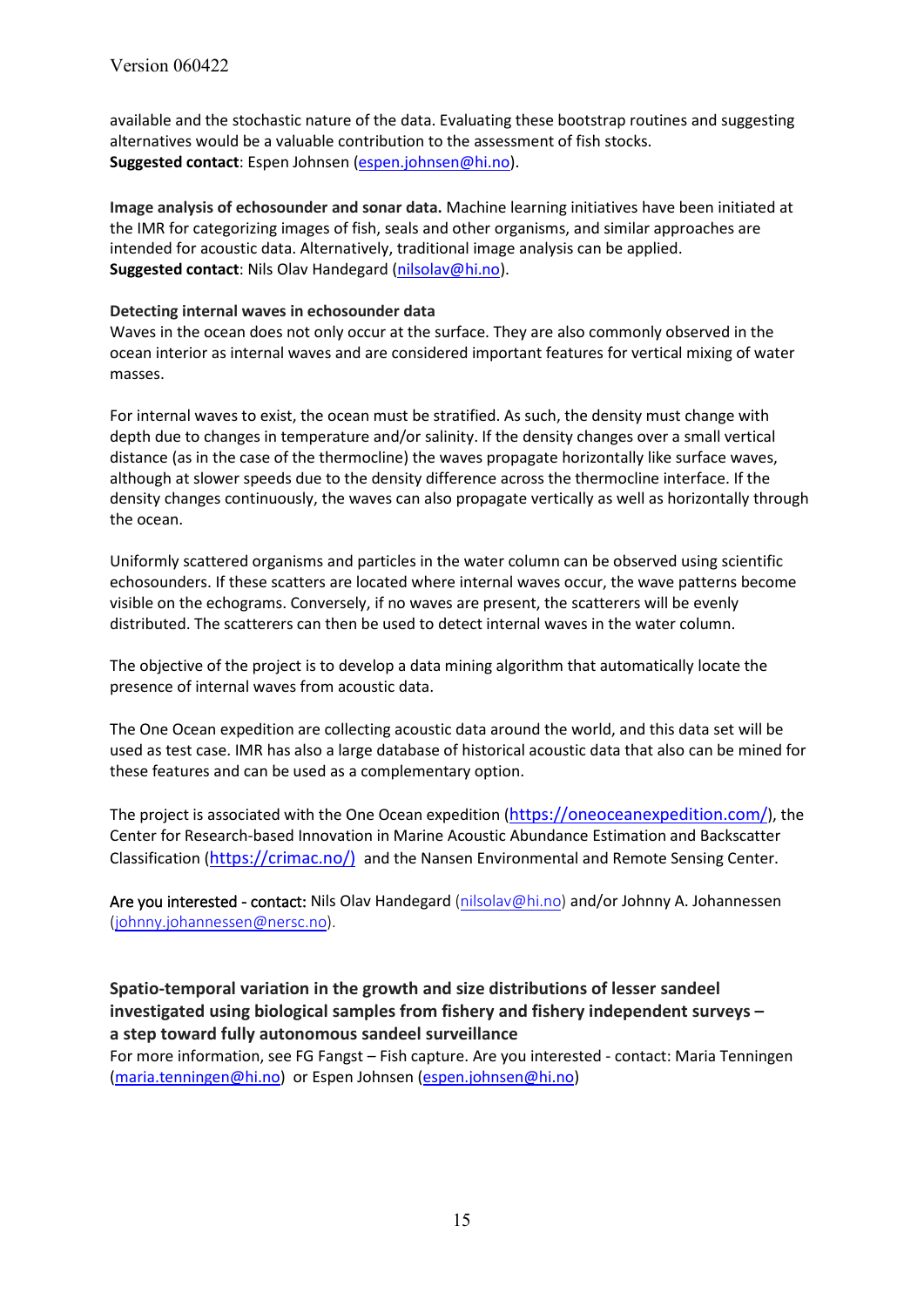# **FG Oseanografi og klima – Oceanography and climate**

Contact person: Jan Erik Stiansen (jan.erik.stiansen@hi.no)

#### **Conditions in the surface layer of the Scotia Sea in summer 2019**

As part of the international Antarctic krill survey, krill trawls were carried out across the entire Scotia Sea. Sensor mounted on the krill trawls collected temperature and salinity data. Combined with regular CTD casts from research vessels involved in the survey, analysis of this dataset will provide valuable information of the hydrographic conditions during the krill survey, and an update to a similar survey conducted in 2000

**Contact person: Angelika Renner** [\(angelika.renner@hi.no\)](mailto:angelika.renner@hi.no) Working place: Tromsø

**Currents in Bransfield Strait:** During January-February 2019, several combined current profilers/echosounders were deployed for ~1 month in Bransfield Strait. Analysis of this unique dataset will provide insight into dynamic processes contributing to water mass exchange and krill swarming mechanisms in this hotspot for Antarctic krill fisheries.

**Contact person: Angelika Renner** [\(angelika.renner@hi.no\)](mailto:angelika.renner@hi.no) Working place: Tromsø

**Klimatrender i kyst og fjordstrøk**: Kombinere målinger fra Hardangerfjorden og faste overvåkningsstasjoner på kysten med NorKyst800, modellarkiv med 800m oppløsning langs hele norskekysten 1995-2020, for å identifisere endringer i det fysiske miljøet og mulige konsekvenser for fjordøkosystemene.

**Kontaktperson: Mari Myksvoll** [\(mari.myksvoll@hi.no\)](mailto:mari.myksvoll@hi.no) Arbeidssted: Bergen

**Utslipp fra rør til det marine miljø:** Lage en matematisk modell for spredning av utslipp fra renseanlegg og industri til det marine miljø, basert på kjente empiriske formler. Modellen kan testes mot profiler i det eksisterende modellarkivet NorKyst800 for å diskutere konsekvenser av f.eks. storskala utbygging av landbaserte oppdrettsanlegg.

**Kontaktperson: Pål Næverlid Sævik** [\(paal.naeverlid.saevik@hi.no\)](mailto:paal.naeverlid.saevik@hi.no) Arbeidssted: Bergen

## **FG Pelagisk fisk – Pelagic fish**

Contact person: Aril Slotte [\(aril.slotte@hi.no\)](mailto:aril.slotte@hi.no)

Vi arbeider p.t. med tilrettelegging av flere masteroppgaver i Bergen. We are currently working with the facilitation of several master's theses in Bergen.

## **FG Plankton**

Kontaktperson: FG-leder Kjell Gundersen [\(kjell.gundersen@hi.no\)](mailto:kjell.gundersen@hi.no)

#### *Calanus finmarchicus* **fraction in zooplankton biomasse data from the Norwegian Sea**

Zooplankton data finnes ofte bare oppgitt som fordelt på størrelsesfraksjon 180-1000um, 1000-2000 um og >2000um, og ikke fordelt på art og evt stadie. Om vi feks ønsker å estimere *C. finmarchicus* biomasse i et datasett, er vi avhengige av mer eller mindre velbegrunnede antagelser om at *C. finmarchicus* utgjør en gitt fraksjon av zooplankton biomassen i hver størrelsesfraksjon, f.eks. 50, 70 og 0 % i de tre nevnte klassene. Gitt den viktige rollen *C. finmarchicus* har i økosystemet, og behovet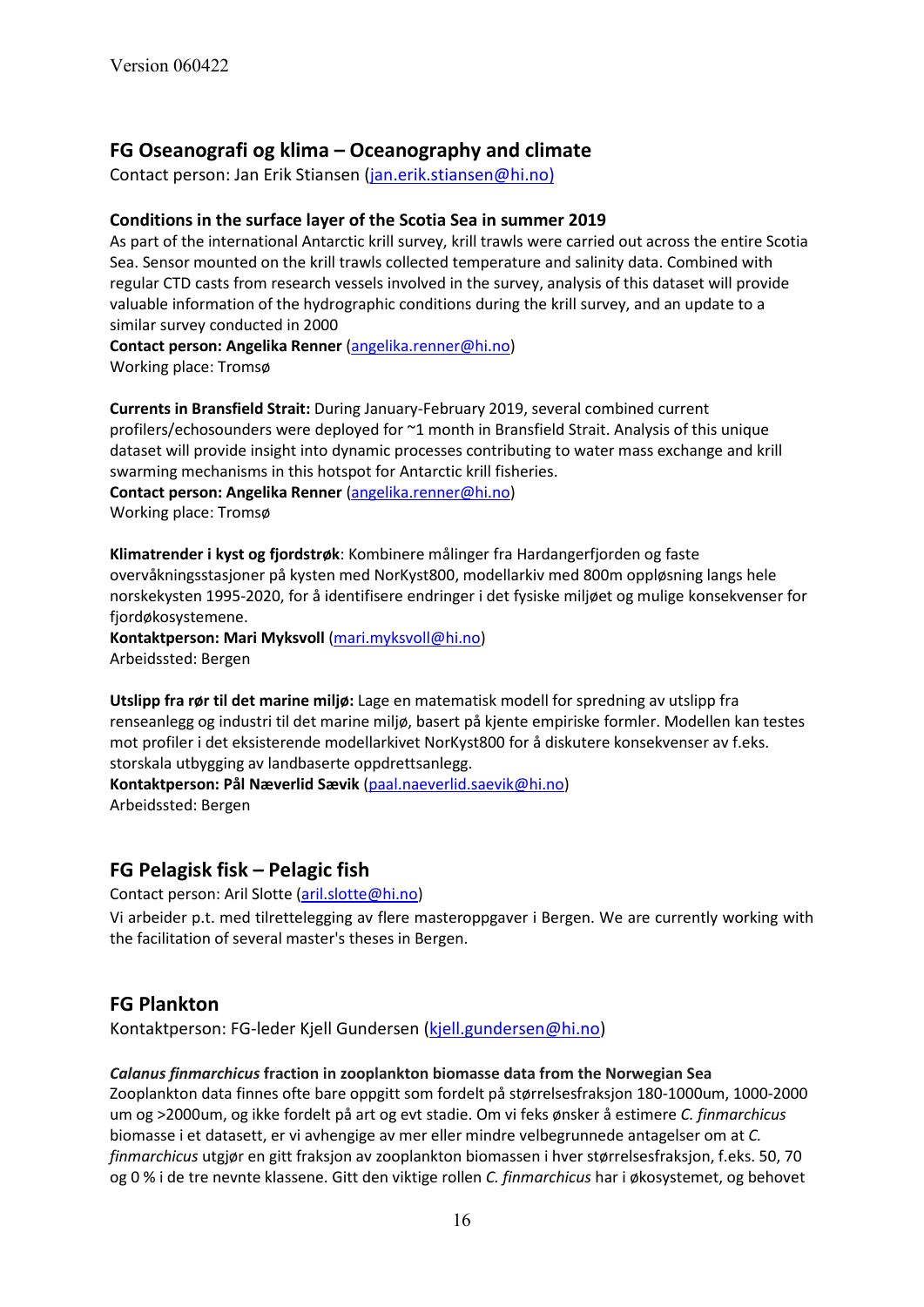vi modellører har for et estimat av *C. finmarchicus* biomasse til modellvalidering, har vi et ønske om å forbedre den estimerte *C. finmarchicus* fraksjonen i hver klasse.

Dette tenkte vi kunne gjøres slik:

- fokusområde: Norskehavet. Svinøy-data ca. 6 ganger årlig, også noen data med fordeling lenger mot vest
- benytte allerede opparbeidede data: tørrvekt biomasse per art og totalt i de 3 fraksjonene
- innhente noen nye data på tokt, telle antall i hvert stadie. Student kan ved hjelp av tekniker gjøre dette, bør være et relativt kort tokt da.
- benytte kjente stadievekter fra litteratur og beregne biomasse i hver fraksjon, bestemme usikkerhet i estimat etc.
- publisere resultatet i en form som det kan refereres til

**Contact:** Solfrid Sætre Hjøllo [\(solfrid.hjollo@hi.no\)](mailto:solfrid.hjollo@hi.no) og Cecilie Thorsen Broms [\(cecilie.thorsen.broms@hi.no\)](mailto:cecilie.thorsen.broms@hi.no).

# **FG Reproduksjon og utviklingsbiologi – Reproduction and developmental biology**

Kontaktperson: FG-leder Anna Troedsson Wargelius [\(annaw@hi.no\)](mailto:annaw@hi.no).

I satsningsområdet **Bærekraftig oppdrett av marin fisk** kan vi tilby oppgaver innen reproduksjon og tidlige livsstadier på kveite og andre marine fiskearter som kan være aktuelle som kandidater for oppdrett. Within the focus area «Sustainable aquaculture of marine fish», we have MSc thesis projects on reproductive physiology and early development of Atlantic halibut and other species that may be candidates for aquaculture.

**HI-veileder**: Birgitta Norberg [\(birgittan@hi.no\)](mailto:birgittan@hi.no)

**Influence of light on signaling pathways and metamorphosis behaviour of halibut (***Hippoglossus hippoglossus***)**. The aim of this MSc project is to understand the signaling pathways that will lead to flatfish swimming behaviour prior eye migration and pigmentation formation under influence of light. The student will use imaging and video analyses for recording fish behaviour and morphological defects (eye and pigmentation) under light regime. He/she will also examine molecular markers involved in eye migration modulation.

**Contact:** Torstein Harboe [\(torsteinh@hi.no\)](mailto:torsteinh@hi.no); Prescilla Perrichon (prescill[a perrichon@hi.no\)](mailto:perrichon@hi.no); Birgitta Norberg [\(birgittan@hi.no\)](mailto:birgittan@hi.no)

### **The role of multiple vitellogenins and cathepsins in acquisition of egg buoyancy in Atlantic halibut (***Hippoglossus hippoglossus***)**

Atlantic halibut oocytes undergo extraordinary hydration during maturation, and halibut eggs exhibit highly variable buoyancy. Egg buoyancy is an important parameter representing egg quality in most marine fishes. The objective of this MSc project is to 1) investigate the involvement of multiple vitellogenins (Vtgs) and the functionality of certain cathepsins (CTS) in the process of maturational yolk proteolysis and oocyte hydration in the Atlantic halibut, and 2) relate them to egg quality. The candidate will utilize molecular, biochemical and immunochemical tools for detection of multiple Vtgs in prehydrated and mature oocytes leading to eggs of different buoyancy grades. Contact: Birgitta Norberg [\(birgittan@hi.no\)](mailto:birgittan@hi.no); Özlem Yilmaz [\(ozlem.yilmaz@hi.no\)](mailto:ozlem.yilmaz@hi.no)

## **FG Sjøpattedyr – Marine mammals**

Contact person: Tore Haug [\(tore.haug@hi.no\)](mailto:tore.haug@hi.no)

**Analyser av allerede innsamlede data av hvalarter.** *Kontaktperson: Nils Øien (*[nils.oien@hi.no](mailto:nils.oien@hi.no)*).*